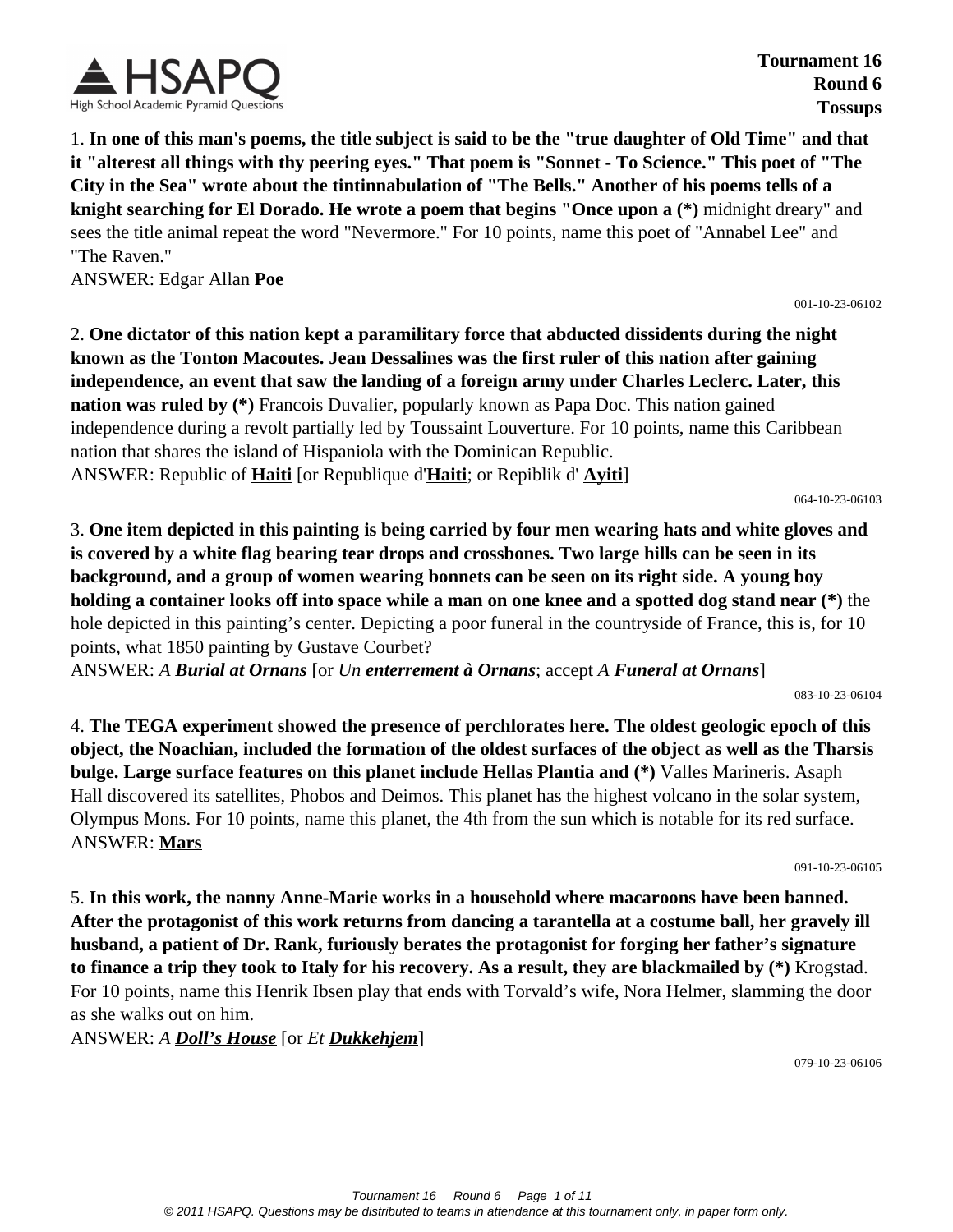6. **One work by this composer was given a nickname referring to a chandelier that supposedly fell during its premeire, and another begins with tympani solo. Other works by this composer of the "Miracle" Symphony include one with an accompaniment that sounds like ticking, and one with an unexpected loud chord early in its second movement. These works, including the (\*)** "Drumroll", are part of a set known as this composer's London symphones. For 10 points, name this German composer of over one hundred symphonies, including the aformentioned "Clock" and "Surprise." ANSWER: Franz Joseph **Haydn** 023-10-23-06107

7. **One feature of this lake is a small, vertically-floating stump of a submerged tree that has been named the Old Man of the Lake. One island located in this lake resembles a sailing boat, which led to its being named the Phantom Ship. Another island in this lake reaches over 700 feet above the surface of this lake and is a volcanic cinder cone named (\*)** Wizard Island. This lake was created from the collapse of the volcano Mount Mazama. For 10 points, name this deepest lake in the United States, which is located in Oregon.

ANSWER: **Crater Lake**

023-10-23-06108

8. **After saving the crew of a wrecked ship, this man gained the title "the Lucky." This man's brother, Thorvald, was killed by Skrellings at Crossness. This man's father was banished for three years for killing Eylolf the Foul. Having purchased the ship of Bjarni Herjolfsson, this man sailed past Helluland and Markland before reaching a region rich with (\*)** grapes. For 10 points, name this Norseman whose discovery of Vinland made him the first European to reach North America. ANSWER: Leif **Ericson**

080-10-23-06109

9. **When two states of this quantity are coupled, Clebsch-Gordan coefficients are used. In the Bohr model, this quantity is given in multiples of h-bar. Kepler's Second Law is a consequence of it being held constant. Spin is a special type of this quantity whose time-derivative is (\*)** torque. Equal to the product of the moment of inertia and angular velocity, it is symbolized capital *L*. For 10 points, name this conserved rotational quantity that is the cross-product of position and its linear analogue. ANSWER: **angular momentum** [do not accept or prompt on "momentum" by itself or "linear momentum"]

079-10-23-06110

10. **This character tells a man in disguise her dream that twenty geese feeding at her trough are killed by a great eagle. She tests that man's identity by ordering Euryclea to move a bed containing a live olive tree as one of its legs. This woman deceives men such as Eurymachus and Antinous by sewing a burial (\*)** shroud by day and unraveling it by night to delay her remarriage. Her suitors are finally killed after her long-lost husband returns to Ithaca. For 10 points, name this faithful wife of Odysseus in the *Odyssey*.

ANSWER: **Penelope**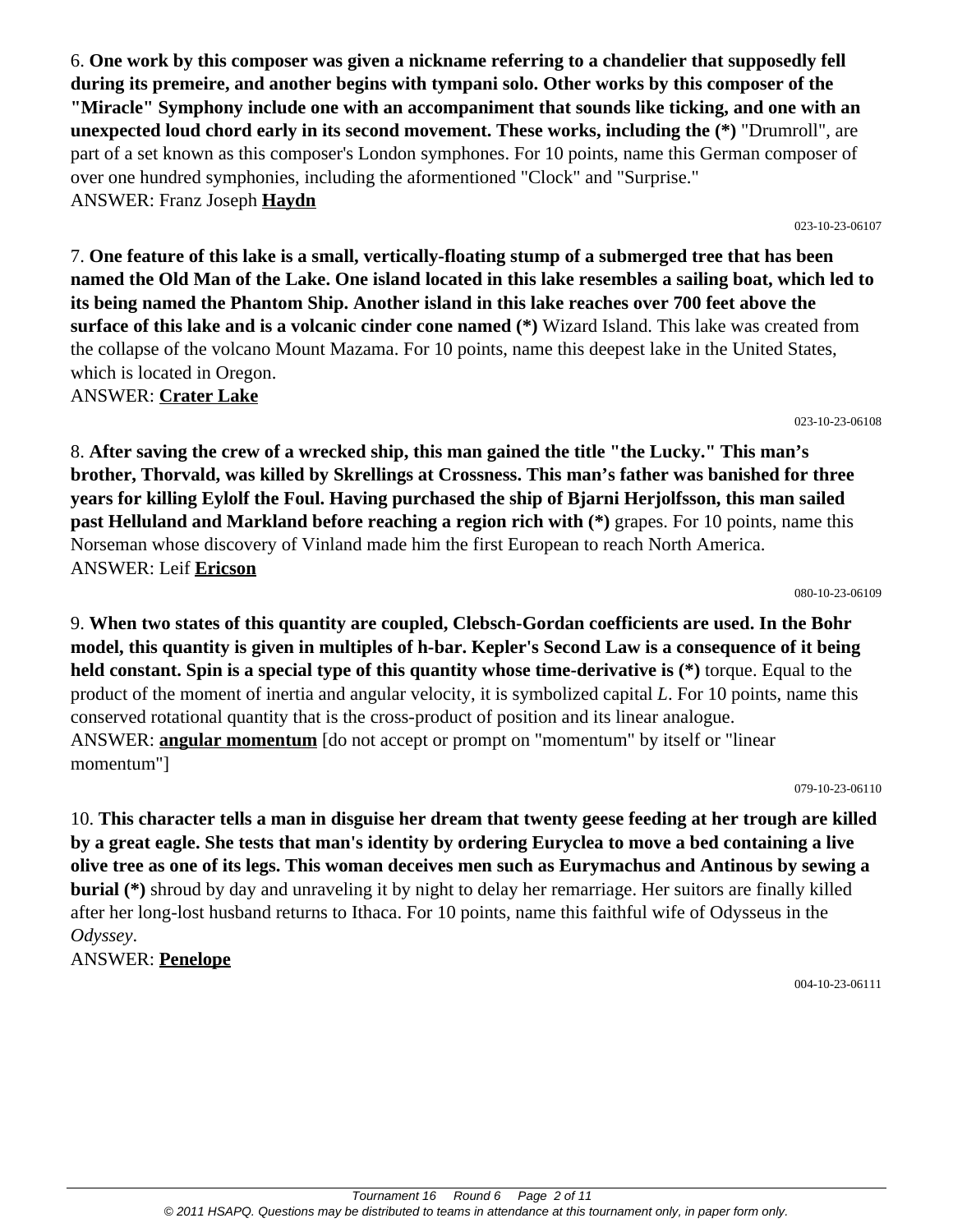11. **A group known as the Sephardi was among the chief targets of this event. This event targeted groups known as Marranos and Moriscos, both of whom were forced to become Conversos. This event included a ritual in which the guilty party was read their sentence known as an auto de fe. One prominent leader of this event, who supported the Alhambra Decree calling for the expulsion of (\*)** Jews in 1492, was Tomas de Torquemada. For 10 points, name this tribunal of the Roman Catholic Church aimed at rooting out heretics that took place in an Iberian nation. ANSWER: **Spanish Inquisition** [prompt on **Inquisition**]

064-10-23-06112

12. **This theorem is generalized by de Gua's Theorem. The traditional proof of this statement made use of the "windmill." When using only integers, it is the highest possible case allowed by Fermat's Last Theorem. Many proofs of it are based on the dissection of shapes. This formula is also used to determine the norm of a vector in Cartesian space. It is the general case of the law of (\*)** cosines. For 10 points, name this theorem used to determine the length of the hypotenuse of a right triangle, written a squared plus b squared equals c squared.

ANSWER: **Pythagorean** theorem

13. **In the late nineteenth century, this type of art was dominated by the style of Pictorialism. An early pioneer of this type of art, Edward Weston, influenced the works in this medium by Robert Mapplethorpe. A leading artist in this medium created works such as** *Moonrise, Hernandez, New Mexico* **and (\*)** *Moon and Half Dome, Yosemite*, which depict the wilderness of the American west in black and white. For 10 points, name this medium of artists such as Ansel Adams, whose practitioners use cameras.

ANSWER: **photography** [or clear-knowledge equivalents]

004-10-23-06114

081-10-23-06113

14. **On the eve of this holiday, some followers perform the** *kapporot* **(kah-pah-ROHT) ritual of swinging a chicken over their heads. The** *Al Cheit* **(ahl KHAYT) and** *Ashamnu* **(ah-SHAHM-noo) are two prayers of this holiday, which once included the pronunciation of the Tetragrammaton by the High Priest. It closes with the** *Ne'ila* **(neh-EE-lah) service and includes the Aramaic (\*)** *Kol Nidre* (KOHL nee-DRAY) prayer. Requiring a twenty-five hour fast, it occurs on the tenth of Tishrei, five days before Sukkot (soo-KOHT) and about nine days after Rosh Hashana. For 10 points, name this Jewish day of atonement.

ANSWER: **Yom Kippur**

079-10-23-06115

15. **The White classification is used to distinguish "gestational" sufferers of this disease from those who had it prior to pregnancy. One class of drugs for this disease consists of sulfonylureas. Commonly treated by metformin, this disease is prevalent among Pacific Islanders, Hispanic, and Asian populations. The onset can be delayed by (\*)** daily exercise and a high-fiber diet, preventing the obesity often seen alongside this disease. Present in Type I and Type II forms, for 10 points, identify this disease associated with high blood glucose and insulin deficiency. ANSWER: **diabetes** mellitus [accept **type 2 diabetes**]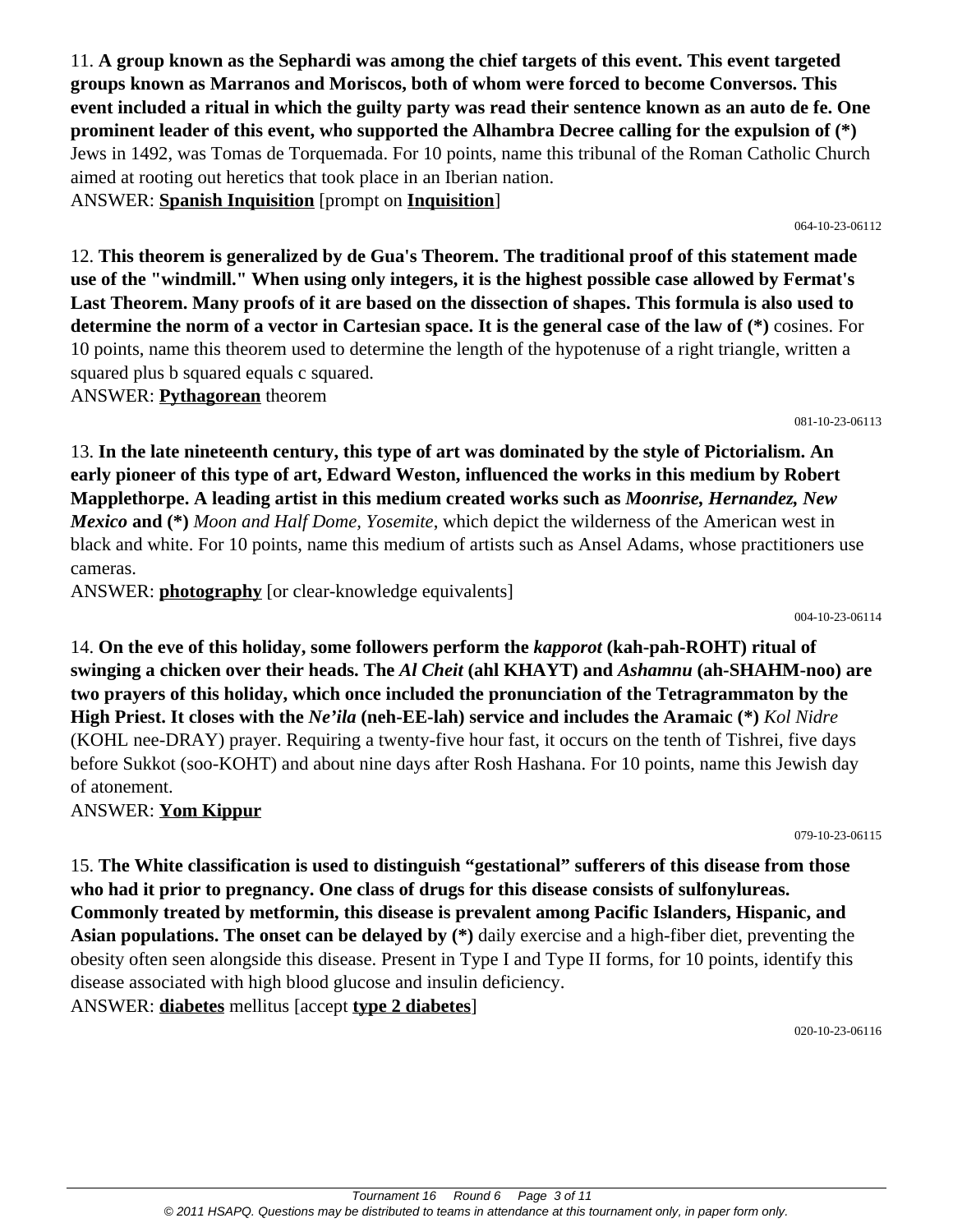16. **This figure was worshiped on the Island of Philae. In depictions, a throne symbol often lies atop this deity's head. This deity created a snake out of the earth and had it bite Ra so that Ra would give up his True Name. After a long search, this deity found a box hidden in a tamarisk tree. This goddess reassembled the fourteen (\*)** pieces of her husband and gave birth to Horus, in order that he would defeat Set. For 10 points, name this Egyptian goddess, the wife and sister of Osiris. ANSWER: **Isis**

080-10-23-06117

17. **This character's first wife has a dog named Jip, who dies on the same day as her. This character is sent to a boarding house by his stepfather, Edward Murdstone, where he meets Tommy Traddles and James Steerforth. This character marries Dora Spenlow, who dies after a (\*)** miscarriage, and he later marries his true love, Agnes Wickfield. He befriends Mr. Micawber, who uncovers the crimes of Uriah Heep. For 10 points, name this title character of a novel by Charles Dickens. ANSWER: **David** Copperfield [or David **Copperfield**]

024-10-23-06118

18. **The most recent election for this office featured the "keep on changing" and "can do more" coalitions. In 2010, Social Democrat Jose Serra lost a bid for this office for the second time, to the new candidate of the incumbent Workers Party. The current holder of this office is of Bulgarian descent and is a former member of the militant group (\*)** Colina, and was arrested and tortured for that involvement in 1970. For 10 points, Dilma Rousseff was elected to replace Luiz Lula da Silva in what office, which governs a country of two hundred million people in South America? ANSWER: **President** of the Federative Republic of **Brazil** [accept obvious equivalents]

019-10-23-06119

19. **Investigation into this event was led by Senator Thomas J. Walsh. This incident became possible after a request was made by Edwin Denby, which allowed for Edward Doheny and Harry Sinclair to lease lands transferred from the Department of the Navy to the Department of the (\*)** Interior. Those leases made without competitive bidding were orchestrated by Albert Fall and included Elk Hills and the namesake location. For 10 points, name this scandal involving oil fields that occurred during the presidency of Warren G. Harding.

ANSWER: **Teapot Dome** scandal

023-10-23-06120

20. **In one of this man's novels, rumors about the football star Fareek Fanon's rape of a woman stir up race tensions in Atlanta. He wrote about the painted school bus named "Furthur" and the travels of Ken Kesey and the Merry Pranksters in another work. This pioneer of the New Journalism and author of** *A Man in Full* **wrote a novel about the fall of a "Master of the Universe" bond trader named (\*)** Sherman McCoy. For 10 points, name this American author of *The Electric Kool-Aid Acid Test* and *The Bonfire of the Vanities*. ANSWER: Tom **Wolfe**

015-10-23-06121

21. **One manifestation of this phenomenon is the energy difference between the HOMO and LUMO states in a molecule, and is called the band gap, while its dependence on temperature is described by Matthiessen's Rule. Materials that have a value of zero for this quantity are subject to the Meissner effect, and are called (\*)** superconductors. In circuits, this quantity is additive for two of its namesake objects in series. Ohm's Law states that this quantity is equal to voltage divided by current. For 10 points, name this measurement of an opposition to current flow in a material. ANSWER: electrical **resistance**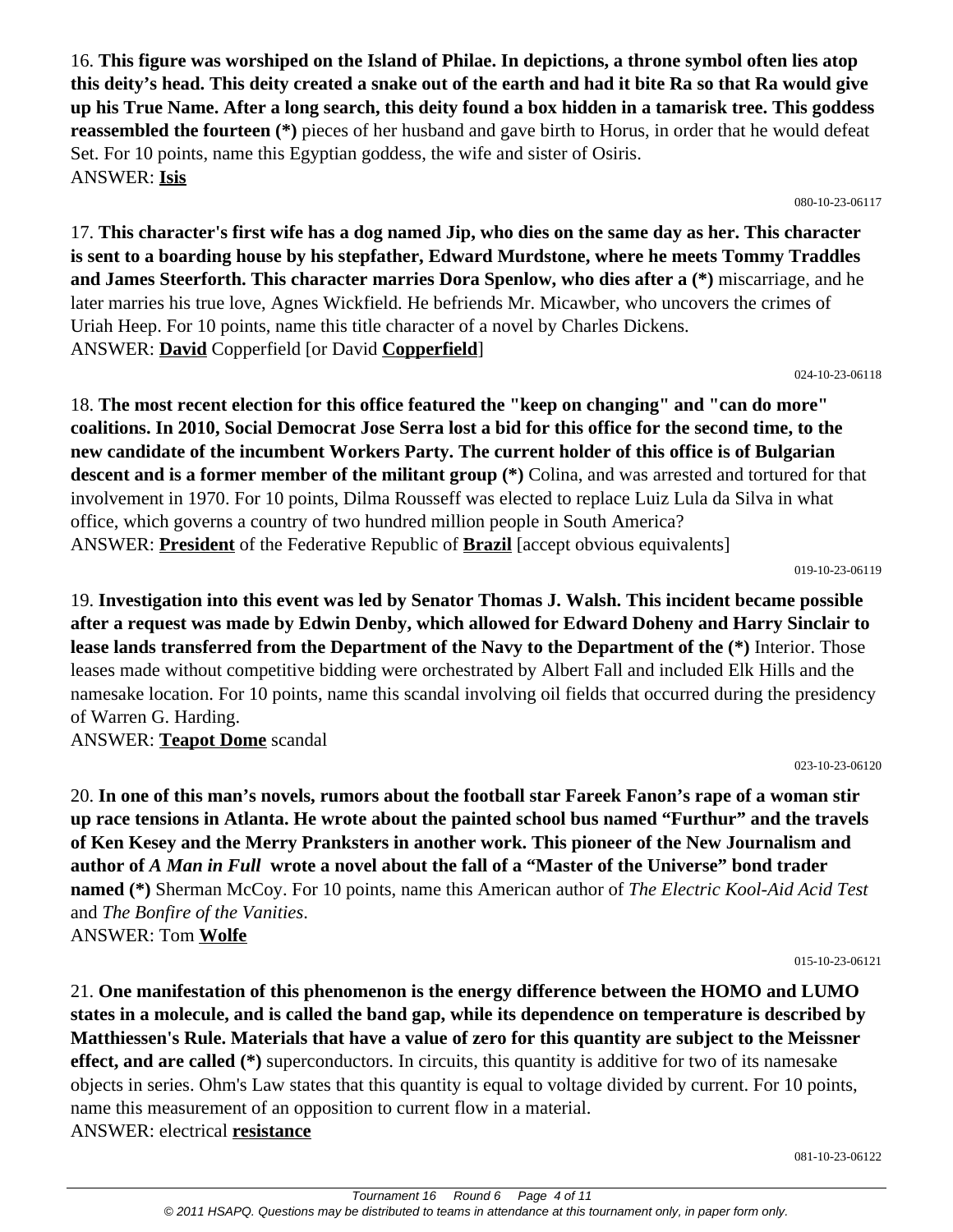22. **The parts for voice, violin, organ, and trumpet are all set in different keys in this composer's "Song for the Harvest Season." He wrote the polytonal** *Variations on America***, and another work of his includes pianolas engaging in a "ragtime war" and a fire engine passing by the title landmark. In addition to (\*)** *Central Park in the Dark*, this man composed a work with sections entitled "Emerson," "Hawthorne," "The Alcotts," and "Thoreau." For 10 points, name this American composer of *Concord Sonata* as well as *Three Places in New England*. ANSWER: Charles **Ives**

030-10-23-06123

23. **Sicilians wrote an enemy's name on, then buried, one of these objects in the belief that doing so would kill that enemy. Ludwig Feuerbach lamented that this kind of blood "can make no revolution." According to superstition, stealing one of these objects is supposed to cure rheumatism. Like other members of this nightshade family, this foodstuff produces the toxin (\*)** solanine when stored long enough in light to turn green. A toy based on it includes holes for eyes, ears, nose, mouth, and feet. For 10 points, name this vegetable that is often served mashed or baked. ANSWER: **potato**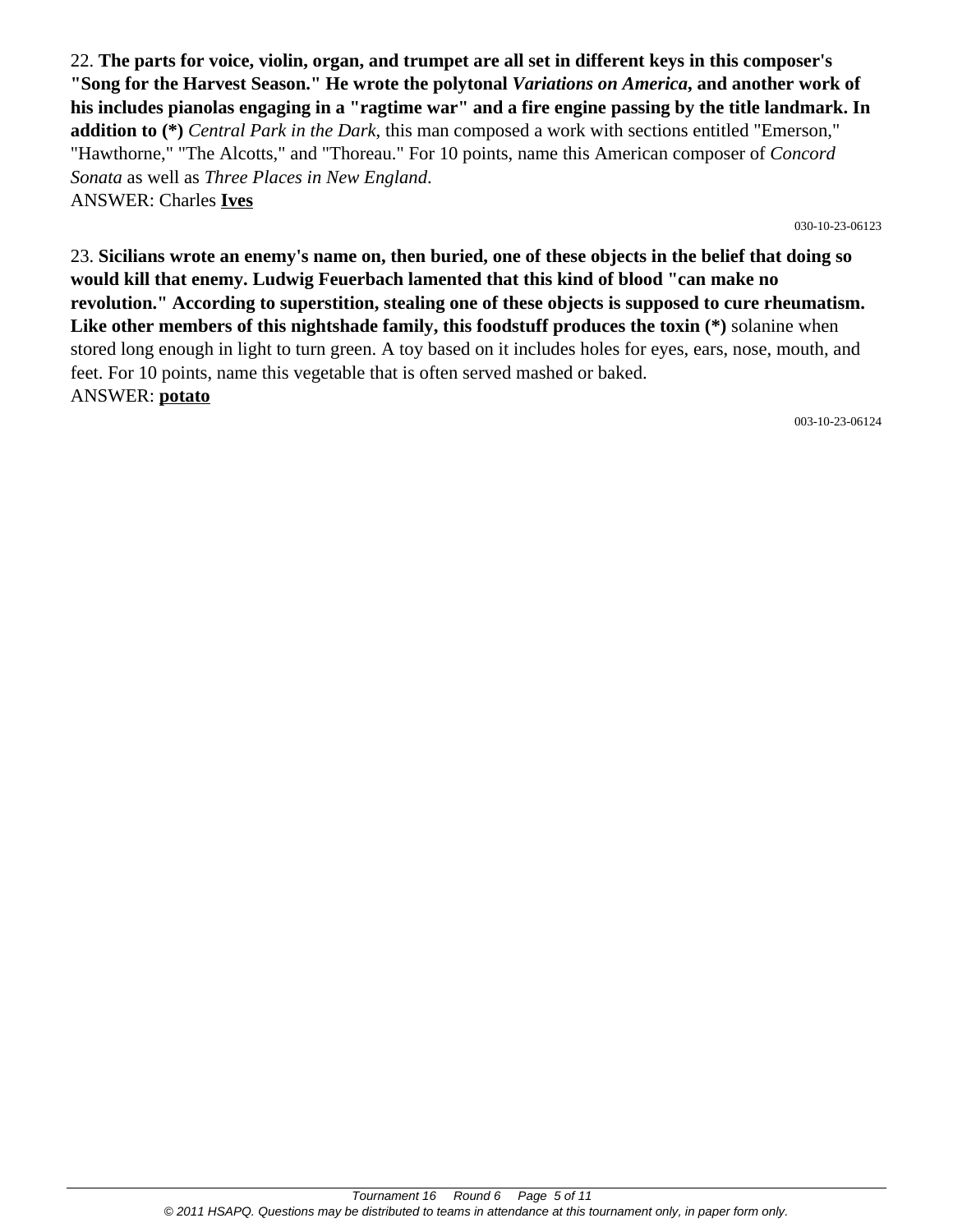

1. One of its leaders, Nuon Chea, is awaiting a UN tribunal on genocide, and was known as "Brother Number Two." For 10 points each:

[10] Name this communist movement of the Democratic Republic of Kampuchea that was overthrown by a Vietnamese invasion in 1979.

#### ANSWER: **Khmer Rouge** [or **Red Khmer**]

[10] The Khmer Rouge once controlled this Southeast Asian nation. An estimated two million people in this nation died in this nation during the Khmer Rouge's rule.

#### ANSWER: Kingdom of **Cambodia**

[10] This man, "Brother Number One," was the leader of the Khmer Rouge and was responsible for the Cambodian genocide.

ANSWER: **Pol Pot** [or **Saloth Sar**]

030-10-23-06201

2. Answer these questions about *To Kill a Mockingbird*, for 10 points each.

[10] The novel was written by this author from Alabama.

ANSWER: Harper **Lee**

[10] At the end of the novel, Jem and Scout are rescued by this reclusive and mysterious neighbor who had earlier placed gifts in a tree.

ANSWER: **Arthur** "**Boo**" **Radley** [accept any underlined part]

[10] Boo saves the children after they are attacked by this man, whose daughter Mayella had accused Tom Robinson of rape.

ANSWER: **Bob Ewell** [accept either name]

064-10-23-06202

3. A glass elephant is given to one character in this opera, which sees a performance of *The Red Detachment of Women*. For 10 points each:

[10] Name this opera about a certain politician's visit to an Asian nation.

### ANSWER: *Nixon in China*

[10] *Nixon in China* was composed by this American, who more recently has created an opera about J. Robert Oppenheimer, *Doctor Atomic*.

### ANSWER: John **Adams**

[10] The cruise ship Achille Lauro is the setting for this other Adams opera. The cruise ship is hijacked and one of the passengers, a man in a wheelchair, is killed.

#### ANSWER: *The Death of Klinghoffer*

083-10-23-06203

4. Though filled with wild inaccuracies, it is more popular than its chief competitor, the Encyclopedia Galactica, in part due to price. For 10 points each:

[10] Name this electronic reference, whose plastic cover has the words "DON'T PANIC" on the front. ANSWER: The **Hitchhiker's Guide** to the Galaxy

[10] The Hitchhiker's Guide to the Galaxy was the namesake reference of a radio show and "increasingly inaccurate trilogy" by this author.

ANSWER: Douglas Noel **Adams**

[10] The Hitchhiker's Guide to the Galaxy's entry on Earth contains just two words. Name both.

#### ANSWER: **mostly harmless**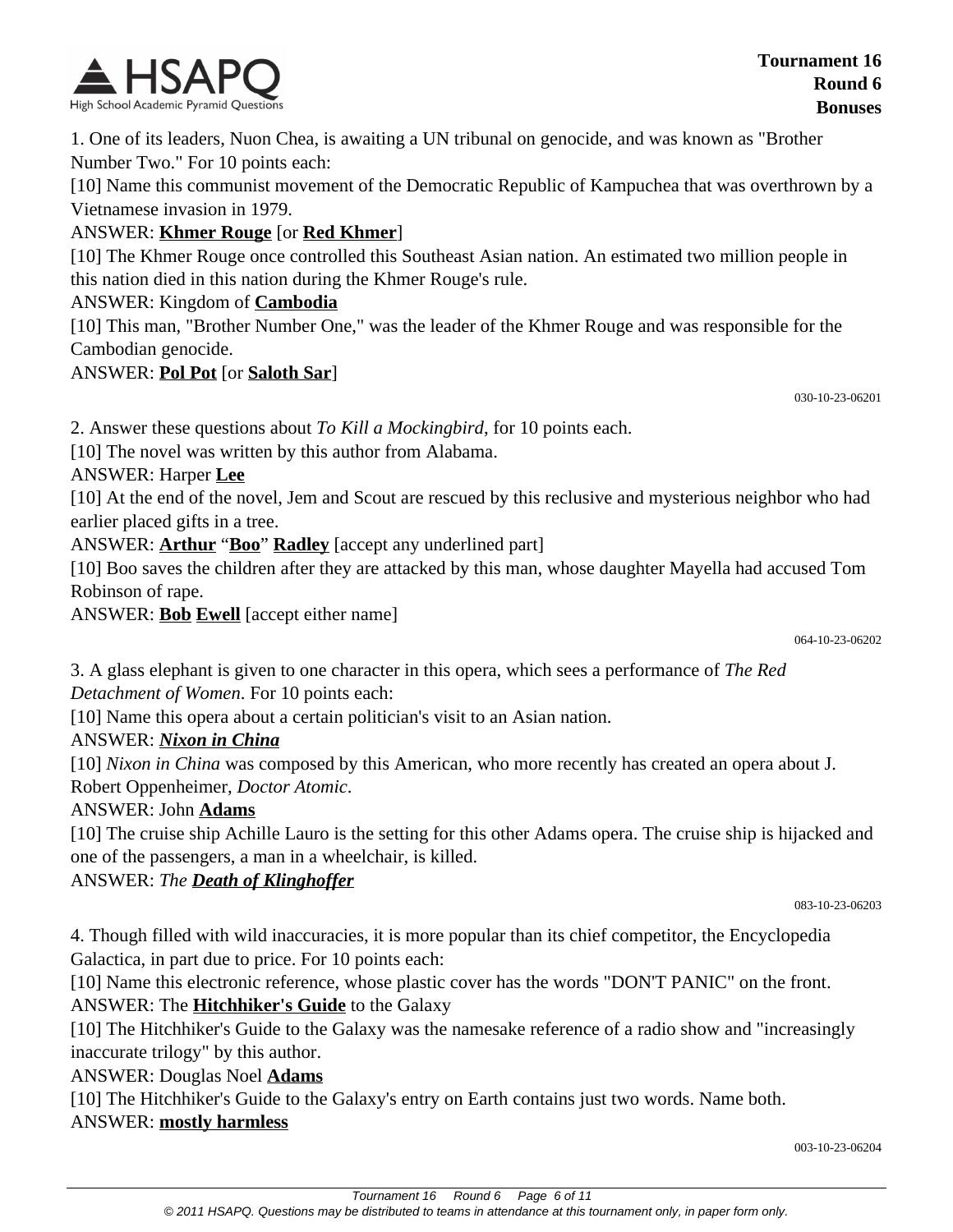5. This man proposed a "logical-relationist" view of the title field in his *Treatise on Probability*. For 10 points each:

[10] Name this British economist who railed against the terms of the Versailles treaty and advocated for the interventionist use of government money in addressing economic situations.

### ANSWER: John Maynard **Keynes**

[10] This Austrian economist attacked Keynes's *Treatise on Money*. He is most famous for arguing that government control of the economy leads to tyranny in *The Road to Serfdom*.

### ANSWER: Friedrich von **Hayek**

[10] Keynes was also opposed by the French economist whose namesake tax is used to combat negative externalities.

#### ANSWER: Arthur Cecil **Pigou**

```
015-10-23-06205
```
6. This poet asked "What shall I do with this absurdity" in his poem "The Tower," while another of his poems describes a "shape with lion body and the head of a man." For 10 points each:

[10] Name this poet who also wrote "That is no country for old men" in his "Sailing to Byzantium." ANSWER: William Butler **Yeats** (YATES)

[10] Beginning with the line "Turning and turning in the widening gyre," this poem by Yeats notes that "the falcon cannot hear the falconer" and that the titular event surely "is at hand."

#### ANSWER: "**The Second Coming**"

[10] This other Irish poet is known for his semi-recent translation of *Beowulf* and for his collection *Death of a Naturalist*, which contains his poem "Digging."

#### ANSWER: Seamus **Heaney**

7. This contains the Organ of Corti. For 10 points each:

[10] Name this snail shaped part of the ear that contains the hair cells that transduce sound in the neural impulses.

### ANSWER: **cochlea** [prompt on **inner ear**]

[10] The inner ear also contains these three almost perpendicular structures that detect acceleration in three dimensions and thus allow a person to maintain balance.

### ANSWER: **semicircular canal**s

[10] This component of the inner ear related to the utricle uses hair cells and otoliths to detect linear acceleartion.

### ANSWER: **saccule**

001-10-23-06207

8. When the change in this quantity is less than zero for a reaction, the reaction is spontaneous. For 10 points each:

[10] Name this thermodynamic quantity that, like emf, can be calculated from the reaction quotient by the Nernst equation.

### ANSWER: **Gibbs** free energy

[10] This other quantity, denoted mu, is equivalent to the molar Gibbs free energy.

### ANSWER: **chemical potential**

[10] The equivalent of the Nernst equation for chemical potential involves the natural log of this quantity, which when multiplied by volume is a constant according to Boyle's Law.

#### ANSWER: **pressure**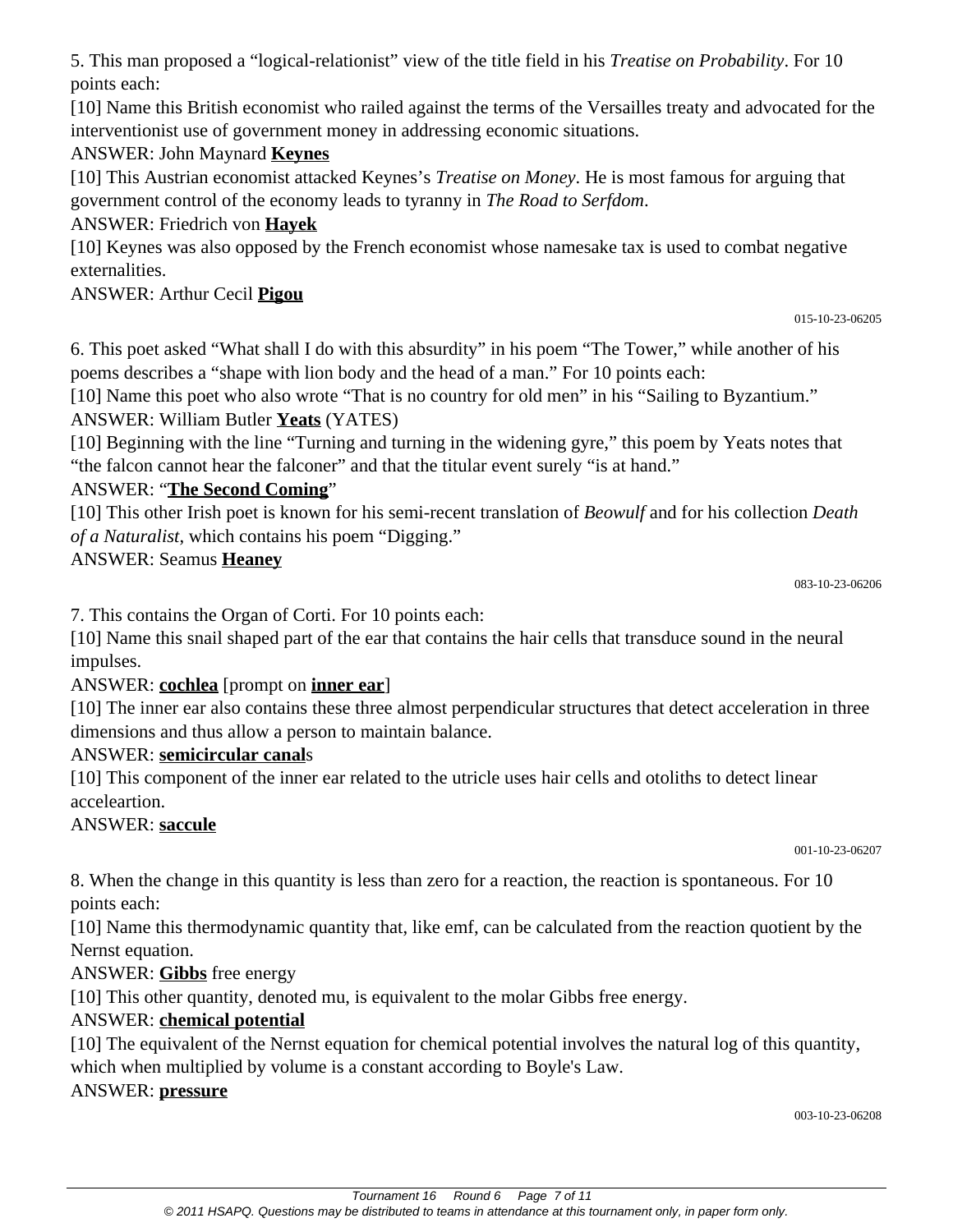9. This man became heir to the throne on the death of his cousin Duke Francis V of Modena. For 10 points each:

[10] Name this Austro-Hungarian archduke whose 1914 assassination set off a diplomatic chain reaction that led to World War I.

## ANSWER: **Franz Ferdinand**

[10] Franz Ferdinand was assassinated on the Latin Bridge of this Bosnian city.

### ANSWER: **Sarajevo**

[10] One of the earliest battles of World War I, this 1914 battle saw the destruction of the Russian Second Army. It shares its name with a 1410 battle also known as Grunwald.

## ANSWER: Battle of **Tannenberg**

015-10-23-06209

10. This work was sharply critical of Euripedes for upsetting what its author considered the essential balance in Greek drama. For 10 points each:

[10] Name this work that analyzed art in terms of two competing worldviews, the Apollonian and Dionysian.

ANSWER: *The Birth of Tragedy out of the Spirit of Music* [*Die Geburt der Tragödie aus dem Geiste der Musik*]

[10] *The Birth of Tragedy* was written by this philosopher who discussed the concepts of "eternal return" and the "Ubermensch" in *Thus Spake Zarathustra*.

# ANSWER: Friedrich Wilhelm **Nietzsche**

[10] Nietzsche's final work was a "case of" this man, who he praised in *The Birth of Tragedy* but subsequently rejected. In this work, the subject is compared unfavorably to Georges Bizet. ANSWER: Richard **Wagner**

11. The cities around this body of water are linked by a public transit system known as BART. For 10 points each:

[10] Name this bay, in which Angel Island and Alcatraz are found.

# ANSWER: **San Francisco** Bay

[10] This strait, which connects San Francisco Bay to the Pacific Ocean, is spanned by a namesake orange bridge.

# ANSWER: the **Golden Gate**

[10] The Golden Gate Bridge runs from San Francisco proper to this peninsula and county, the home of such wealthy towns as Sausalito and San Rafael in addition to San Quentin prison.

ANSWER: **Marin** Peninsula/County

019-10-23-06211

12. The Whig party selected this man as its candidate in 1852 over Millard Fillmore, but he lost to Franklin Pierce in the general election. For 10 points each:

[10] Name this popular War of 1812 and Mexican-American War general who was known as "Old Fuss" and Feathers."

# ANSWER: Winfield **Scott**

[10] During the Civil War, Scott concocted this plan whereby the Southern ports would be blockaded while the Federal navy moved up the Mississippi.

# ANSWER: **Anaconda** plan

[10] Another Civil War general was this man, who earned the nickname "Unconditional Surrender" for taking Fort Donelson and took control of all Union troops after capturing Vicksburg.

ANSWER: Ulysses S. **Grant** [or Hiram Ulysses **Grant**]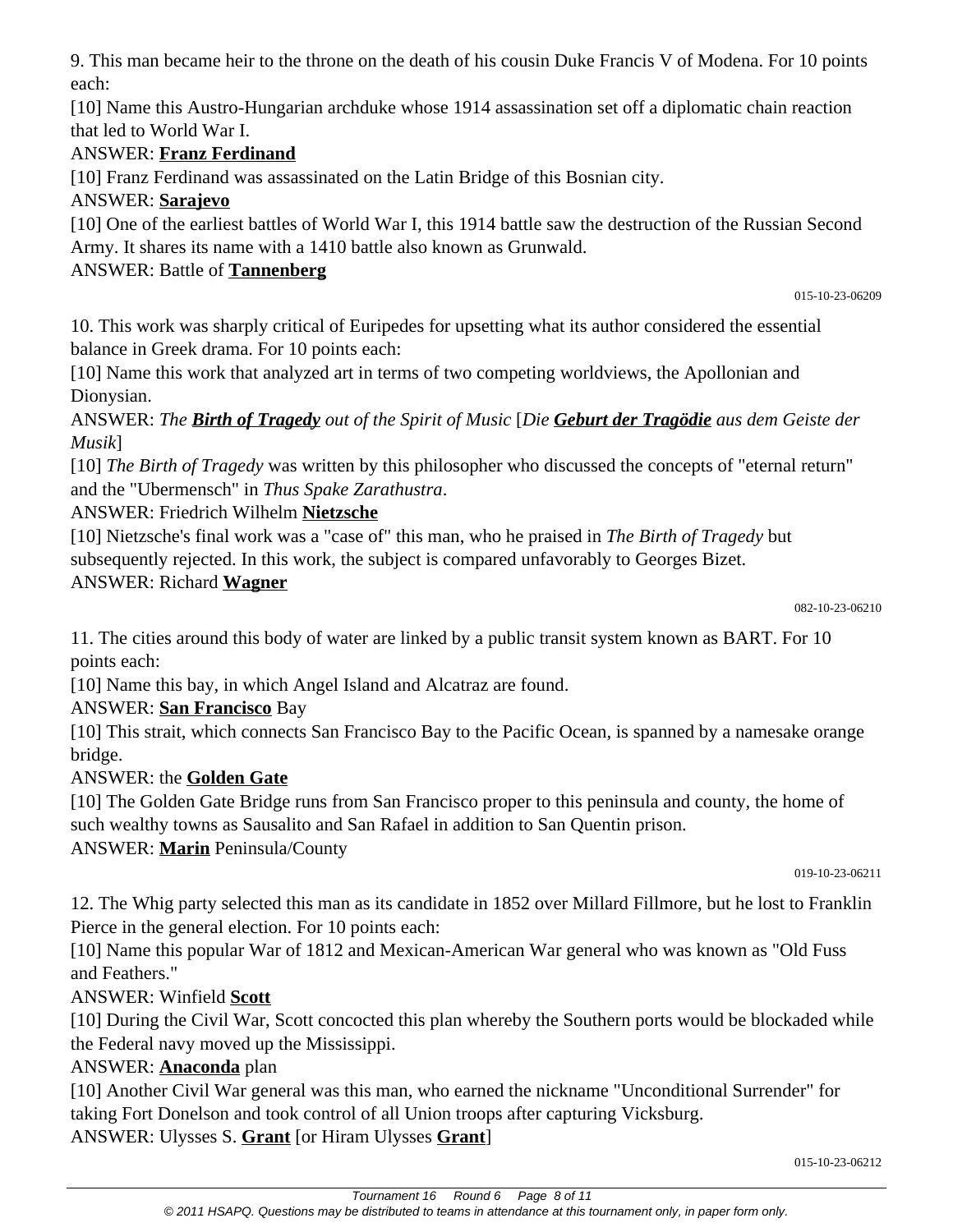13. If a model of this type is not damped or driven, it is given by the equation m times x double prime equals negative k times x. For 10 points each:

[10] Name this physical system, exemplified by a mass on a spring.

### ANSWER: simple **harmonic oscillator**

[10] That aforementioned equation is derived by use of this law which states that the restoring force of a spring is equal to the negative product of its displacement and a spring constant k.

#### ANSWER: **Hooke**'s Law

[10] This is the point at which plastic deformation begins. Beyond this point, materials no longer obey Hooke's Law.

### ANSWER: **yield** point

081-10-23-06213

14. This composer wrote a pair of sets of 12 concertos named *L'estro Armonico* and *La Stravaganza*. For 10 points each:

[10] Name this composer of another set of 12 concertos titled *The Contest between Harmony and Invention*. ANSWER: Antonio Lucio **Vivaldi**

[10] The first third of *The Contest between Harmony and Invention* is made up of this work by Vivaldi intended to evoke different periods of the year.

### ANSWER: *The Four Seasons* [or *Le Quattro Stagioni*]

[10] This first concerto of *The Four Seasons* depicts a storm, a goatherder sleeping, and a dance of nymphs and shepherds.

## ANSWER: "**Spring**" [or "La **Primavera**"]

023-10-23-06214

15. This poem's last stanza describes an "innumerable caravan" which is moving towards the "silent halls of death." For 10 points each:

[10] Name this poem, a "meditation upon death" which begins "To him who in the love of Nature holds / Communion with her visible forms."

### ANSWER: "**Thanatopsis**"

[10] "Thanatopsis" was written by this American poet who edited the New York Evening Post from 1828 to 1878.

ANSWER: William Cullen **Bryant**

[10] The title animal of this other Bryant poem disappears into the "abyss of heaven" and is described as floating along the "crimson sky" in the second stanza.

### ANSWER: "**To a Waterfowl**"

083-10-23-06215

16. Just in Time ones are intermediate to ahead of time ones and interpreters. For 10 points each:

[10] Name these programs that translate source code into machine code.

### ANSWER: **compiler**s

[10] Just in Time compilation is used in the HotSpot implementation of this language in which one can use the system dot out dot print line method.

### ANSWER: **Java**

[10] These files store the bytecode from the compiled dot java files. These files are then executed using the Java implementation.

ANSWER: **class** files [or dot **class**]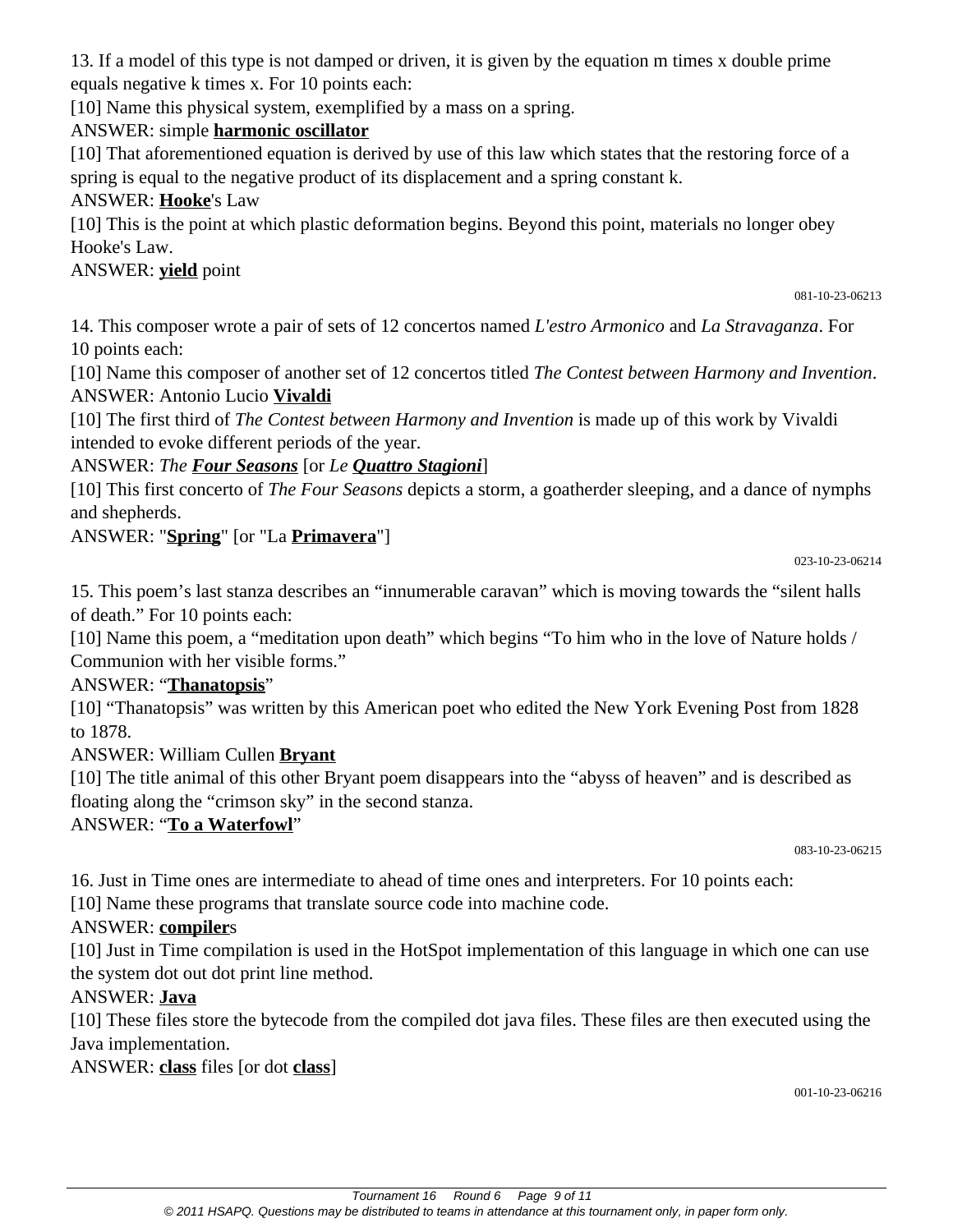17. This work describes an inscription which says "Abandon all hope, ye who enter here." For 10 points each:

[10] Name this work by Dante Alighieri which takes place before the *Purgatorio* and the *Paradiso* and describes a trip through the underworld.

### ANSWER: *Inferno*

[10] Throughout the *Inferno*, the reader is reminded of this woman, Dante's love interest, who later guides him in the *Paradiso*.

ANSWER: **Beatrice** Portinari

[10] At the bottom-most layer in *Inferno*, Dante witnesses Satan along with three men. Name any one of those men.

ANSWER: **Judas** Iscariot or Marcus Junius **Brutus** or Gaius **Cassius** Longinus

064-10-23-06217

18. Answer some questions about social movements in British history, for 10 points each.

[10] A high point in this movement was William Wilberforce's historical meeting with William Grenville under an oak. In the U.S., this cause was advanced by William Lloyd Garrison and Frederick Douglass. ANSWER: **abolition** of slavery

[10] This nineteenth century movement was composed of artisans reacting against the loss of work caused by the Industrial Revolution.

### ANSWER: **Luddite**s

[10] Emmeline Pankhurst was a leading member of this group, which included the woman who threw herself in front of a horse at Epsom Derby, Emily Davison.

### ANSWER: **suffragette**s

19. This artist painted the *Darmstadt Madonna* and created the woodcut series the *Dance of Death*. For 10 points each:

[10] Name this artist who also painted portraits of Thomas Moore and Erasmus.

# ANSWER: Hans **Holbein the Younger** [prompt on **Holbein**]

[10] Holbein may be best known for this 1533 painting of two richly-dressed men standing near a table filled with objects representing science and learning.

### ANSWER: *The Ambassadors*

[10] Holbein also painted a resurrected Jesus stepping away from Mary Magdalene in a painting titled after this phrase, which translates to "don't touch me" or "touch me not."

### ANSWER: **"Noli me tangere"**

003-10-23-06219

20. In a contest to see who could lift the cauldron of his father Hymir, this god's strength proved second only to that of Thor. For 10 points each:

[10] Name this one-handed Norse sea-god.

# ANSWER: **Tyr** [or **Tiw**]

[10] Tyr's hand was bitten off by this giant, ferocious wolf after the gods successfully bound this creature with a ribbon-like harness.

# ANSWER: **Fenrir** [or **Fenris**]

[10] Fenrir's harness, Gleipnir, was made by these creatures. One of them named Andvari possessed a magical gold ring, and Freya slept with four to obtain the necklace Brisingamen.

ANSWER: **dwarf**s [or **dwarves**; or **dverg**ar]